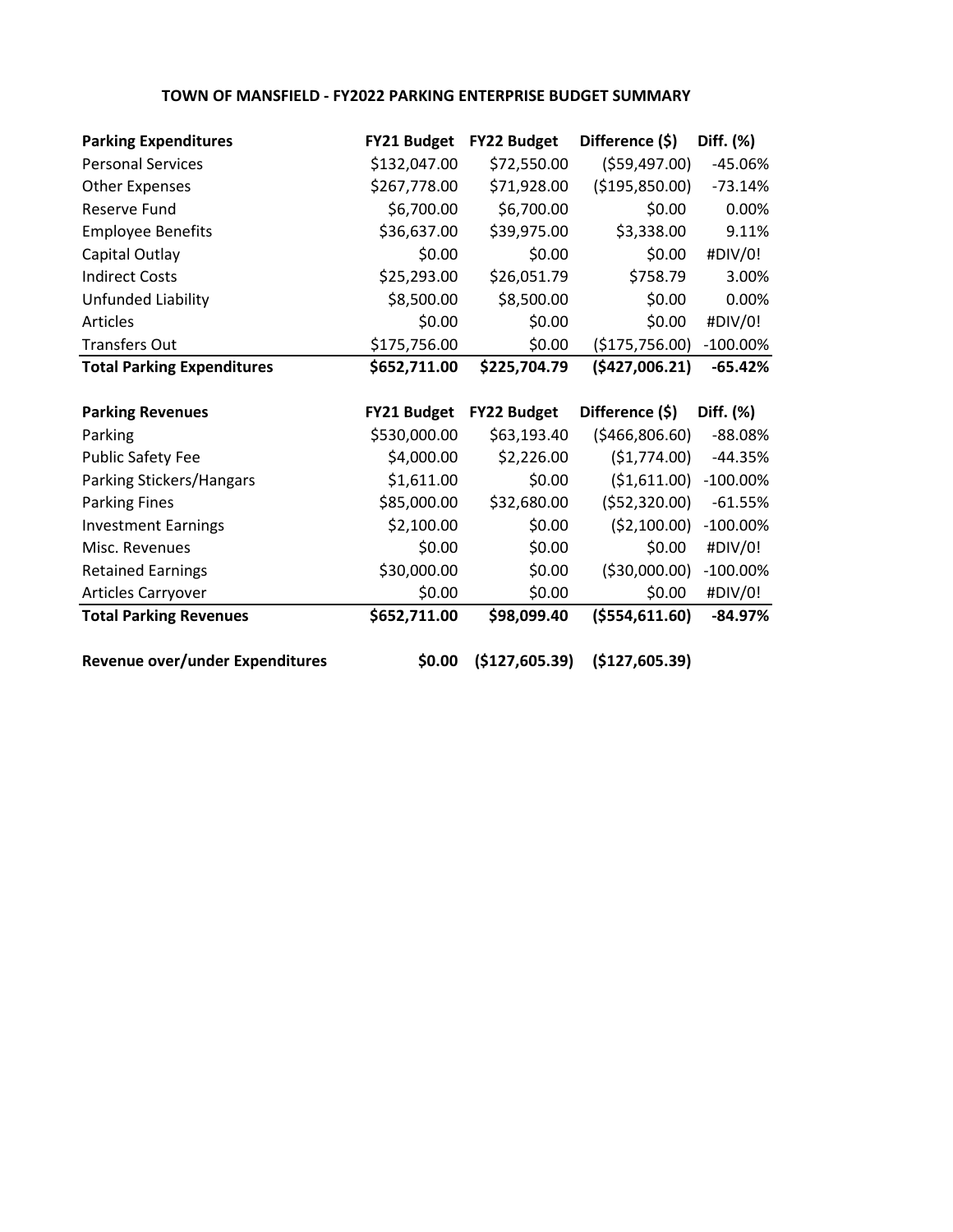|                                                                                                                                                                                                                                                     |                                                                                                                                                                                        |                                                                                                                                                      |                                                                                                                                      |                                                                                                                                      |                                                                                         |                                                                                                                            | munis<br>a tyler erp solution                                                           |
|-----------------------------------------------------------------------------------------------------------------------------------------------------------------------------------------------------------------------------------------------------|----------------------------------------------------------------------------------------------------------------------------------------------------------------------------------------|------------------------------------------------------------------------------------------------------------------------------------------------------|--------------------------------------------------------------------------------------------------------------------------------------|--------------------------------------------------------------------------------------------------------------------------------------|-----------------------------------------------------------------------------------------|----------------------------------------------------------------------------------------------------------------------------|-----------------------------------------------------------------------------------------|
| 12/22/2020 11:21<br>2826blacasse                                                                                                                                                                                                                    |                                                                                                                                                                                        | Mansfield (Town Of), MA - Live<br>NEXT YEAR BUDGET LEVELS REPORT                                                                                     |                                                                                                                                      |                                                                                                                                      |                                                                                         |                                                                                                                            | l P<br>1<br>  bgnyrpts                                                                  |
| PROJECTION: 2022                                                                                                                                                                                                                                    | FISCAL YEAR 2022 BUDGET                                                                                                                                                                |                                                                                                                                                      |                                                                                                                                      |                                                                                                                                      |                                                                                         |                                                                                                                            | FOR PERIOD 99                                                                           |
| PUBLIC WORKS                                                                                                                                                                                                                                        |                                                                                                                                                                                        | 2020<br><b>REVISED BUD</b>                                                                                                                           | 2021<br><b>REVISED BUD</b>                                                                                                           | 2022<br>Department                                                                                                                   | 2022<br>Town Manager                                                                    | 2022<br>Select Board                                                                                                       | 2022<br>Finance Committee                                                               |
| 481<br>PARKING                                                                                                                                                                                                                                      |                                                                                                                                                                                        |                                                                                                                                                      |                                                                                                                                      |                                                                                                                                      |                                                                                         |                                                                                                                            |                                                                                         |
| 64481100 PARKING - SALARIES                                                                                                                                                                                                                         |                                                                                                                                                                                        |                                                                                                                                                      |                                                                                                                                      |                                                                                                                                      |                                                                                         |                                                                                                                            |                                                                                         |
| 64481100 511030<br>64481100 511040<br>64481100 513000<br>64481100 513050<br>64481100 514000<br>64481100 514950<br>64481100 519500<br>64481100 519600                                                                                                | SAL-TECH<br>SAL-HR<br>UNSCHED-OT<br>SCHED-OT<br>LONGEVITY<br>SERV ADJ<br>CLEANG ALW<br>STIPENDS                                                                                        | 58,158.00<br>5,625.00<br>8,050.00<br>53,040.00<br>475.00<br>.00<br>700.00<br>3,220.00                                                                | 46,253.80<br>5,786.00<br>.00<br>.00<br>475.00<br>1,450.00<br>700.00<br>3,300.00                                                      | 59,650.00<br>4,925.00<br>2,000.00<br>.00<br>525.00<br>1,450.00<br>700.00<br>3,300.00                                                 | .00<br>.00<br>.00<br>.00<br>.00<br>.00<br>.00<br>.00                                    | $.00 \,$<br>$.00 \,$<br>$.00 \,$<br>.00<br>$.00 \,$<br>.00<br>.00<br>.00                                                   | .00<br>.00<br>.00<br>.00<br>.00<br>.00<br>.00<br>.00                                    |
|                                                                                                                                                                                                                                                     | TOTAL PARKING - SALARIES<br>64481150 PARKING - EMPLOYEE BENEFITS                                                                                                                       | 129,268.00                                                                                                                                           | 57,964.80                                                                                                                            | 72,550.00                                                                                                                            | .00                                                                                     | $.00 \,$                                                                                                                   | .00                                                                                     |
| 64481150 517010<br>64481150 517019<br>64481150 517020<br>64481150 517040<br>64481150 517050<br>64481150 518000                                                                                                                                      | HLTH INS<br>MITIGATION<br>MEDICARE<br>LIFE INS<br>DENTAL INS<br>PENSION                                                                                                                | 18,279.00<br>1,200.00<br>755.00<br>21.00<br>642.00<br>12,909.00                                                                                      | 12,701.60<br>1,200.00<br>772.00<br>23.00<br>668.00<br>13,945.00                                                                      | 20, 274.00<br>1,200.00<br>788.00<br>23.00<br>717.00<br>16,973.00                                                                     | .00<br>.00<br>.00<br>.00<br>.00<br>.00                                                  | $.00 \,$<br>$.00 \,$<br>$.00 \,$<br>.00<br>$.00 \,$<br>$.00 \,$                                                            | .00<br>.00<br>.00<br>.00<br>.00<br>.00                                                  |
| 64481200 PARKING - EXPENSES                                                                                                                                                                                                                         | TOTAL PARKING - EMPLOYEE BEN                                                                                                                                                           | 33,806.00                                                                                                                                            | 29,309.60                                                                                                                            | 39,975.00                                                                                                                            | .00                                                                                     | .00                                                                                                                        | .00                                                                                     |
| 64481200 518500<br>64481200 521010<br>64481200 524000<br>64481200 527000<br>64481200 529500<br>64481200 530150<br>64481200 530500<br>64481200 530900<br>64481200 534010<br>64481200 534200<br>64481200 534400<br>64481200 548000<br>64481200 548500 | WRKRS COMP<br>ELECTRICTY<br><b>BLGD MAINT</b><br><b>RENTALS</b><br>CNTRCT SRV<br>TREAS-COLL<br>LEGAL FEES<br>DEPTY COLL<br>TELEPHONE<br>PRINTING<br>ADVERTISE<br>VEH SUPPL<br>VEH FUEL | 5,000.00<br>6,688.00<br>14,000.00<br>152,000.00<br>60,000.00<br>500.00<br>5,000.00<br>3,500.00<br>1,455.00<br>600.00<br>100.00<br>1,950.00<br>500.00 | 5,000.00<br>6,688.00<br>7,000.00<br>.00<br>40,000.00<br>500.00<br>.00<br>3,500.00<br>1,490.00<br>2,000.00<br>.00<br>950.00<br>500.00 | 5,000.00<br>6,688.00<br>7,000.00<br>.00<br>40,000.00<br>500.00<br>.00<br>3,500.00<br>1,490.00<br>2,000.00<br>.00<br>950.00<br>500.00 | .00<br>.00<br>.00<br>.00<br>.00<br>.00<br>.00<br>.00<br>.00<br>.00<br>.00<br>.00<br>.00 | .00<br>$.00 \,$<br>$.00 \,$<br>.00<br>$.00 \,$<br>$.00 \,$<br>$.00 \,$<br>.00<br>.00<br>$.00 \,$<br>$.00 \,$<br>.00<br>.00 | .00<br>.00<br>.00<br>.00<br>.00<br>.00<br>.00<br>.00<br>.00<br>.00<br>.00<br>.00<br>.00 |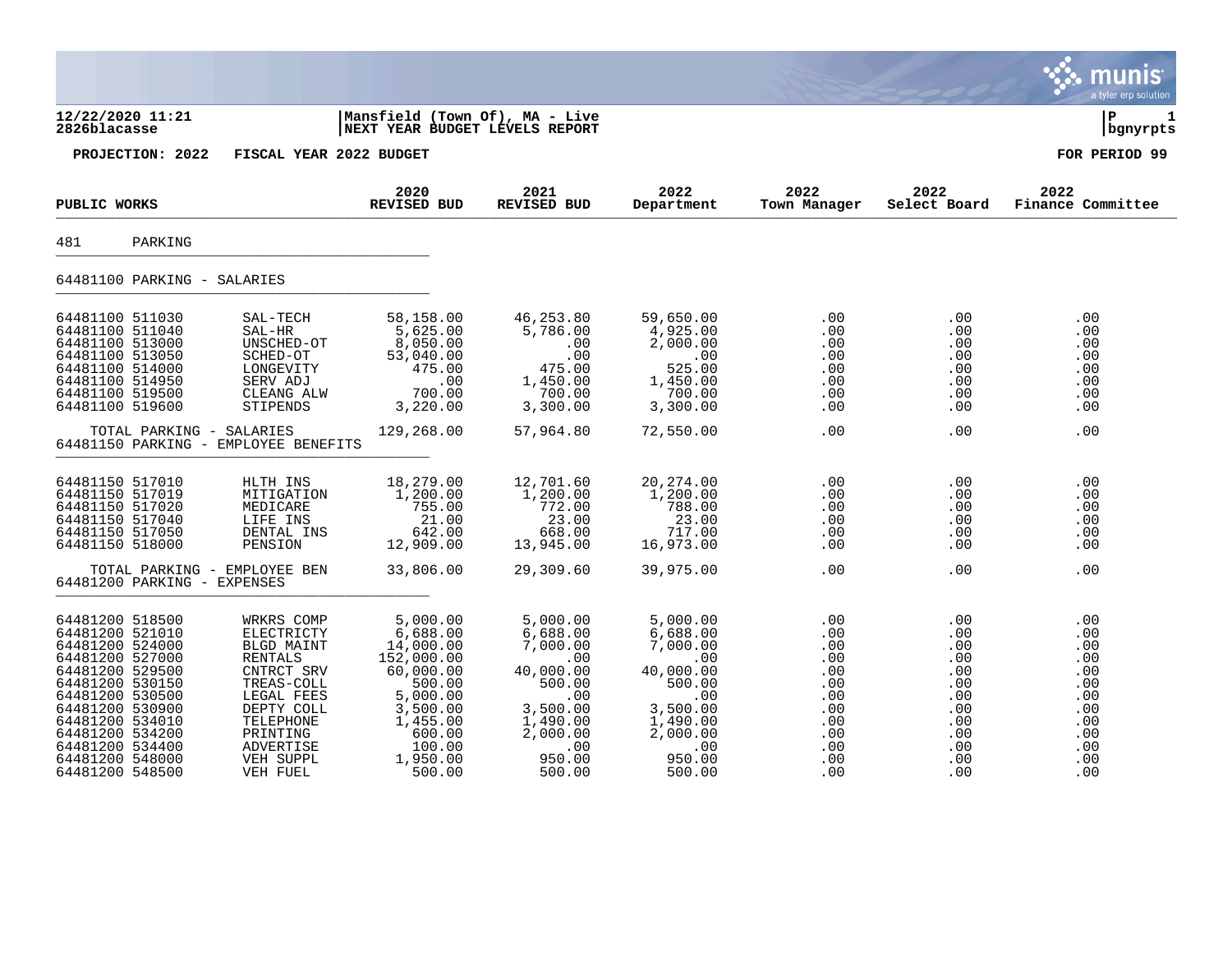

## **12/22/2020 11:21 |Mansfield (Town Of), MA - Live |P 2 2826blacasse |NEXT YEAR BUDGET LEVELS REPORT |bgnyrpts**

**PROJECTION: 2022 FISCAL YEAR 2022 BUDGET FOR PERIOD 99**

| PUBLIC WORKS                                                                                                    |                          |                                                                  | 2020<br><b>REVISED BUD</b>                            | 2021<br>REVISED BUD                                   | 2022<br>Department                                    | 2022<br>Town Manager                 | 2022<br>Select Board                 | 2022<br>Finance Committee       |
|-----------------------------------------------------------------------------------------------------------------|--------------------------|------------------------------------------------------------------|-------------------------------------------------------|-------------------------------------------------------|-------------------------------------------------------|--------------------------------------|--------------------------------------|---------------------------------|
| 64481200 553100<br>64481200 553500<br>64481200 557300<br>64481200 558000<br>64481200 574000                     |                          | TRFFC SUPP<br>SALT-CALCM<br>UNIFORMS<br>OTH SUPP<br>PROP INS     | 500.00<br>10,000.00<br>550.00<br>3,000.00<br>1,000.00 | 250.00<br>2,000.00<br>550.00<br>500.00<br>1,000.00    | 250.00<br>2,000.00<br>550.00<br>500.00<br>1,000.00    | .00<br>.00<br>.00<br>.00<br>.00      | .00<br>.00<br>.00<br>.00<br>$.00 \,$ | .00<br>.00<br>.00<br>.00<br>.00 |
|                                                                                                                 | TOTAL PARKING - EXPENSES | 64481250 PARKING - INDIRECT COSTS                                | 266,343.00                                            | 71,928.00                                             | 71,928.00                                             | .00                                  | .00                                  | .00                             |
| 64481250 579500 123<br>64481250 579500 135<br>64481250 579500 145<br>64481250 579500 155<br>64481250 579500 420 |                          | INDIR-TMGR<br>INDIR-ACTG<br>INDIR-COLL<br>INDIR-IT<br>INDIR-DPW  | 936.00<br>2,720.00<br>7,180.00<br>330.00<br>13,390.00 | 964.00<br>2,802.00<br>7,395.00<br>340.00<br>13,792.00 | 992.92<br>2,886.06<br>7,616.85<br>350.20<br>14,205.76 | $.00 \,$<br>.00<br>.00<br>.00<br>.00 | .00<br>.00<br>.00<br>.00<br>.00      | .00<br>.00<br>.00<br>.00<br>.00 |
|                                                                                                                 |                          | TOTAL PARKING - INDIRECT COS<br>64481517 PARKING - 2017 ARTICLES | 24,556.00 25,293.00                                   |                                                       | 26,051.79                                             | .00                                  | $.00 \,$                             | .00                             |
| 64481517 584000                                                                                                 |                          | 17PRKG IMP                                                       | 808.50                                                | $.00 \,$                                              | .00                                                   | .00                                  | .00                                  | .00                             |
|                                                                                                                 |                          | TOTAL PARKING - 2017 ARTICLE<br>64481518 PARKING - 2018 ARTICLES | 808.50                                                | .00                                                   | .00                                                   | .00                                  | $.00 \,$                             | .00                             |
| 64481518 531000<br>64481518 584000<br>64481518 588000                                                           |                          | MAIN-HOWE<br>18PRKG IMP<br>MUNIS CONV                            | 91,000.00<br>83,845.26<br>23,000.00                   | .00<br>25,000.00<br>.00                               | .00<br>.00<br>.00                                     | .00<br>.00<br>.00                    | .00<br>.00<br>.00                    | .00<br>.00<br>.00               |
|                                                                                                                 |                          | TOTAL PARKING - 2018 ARTICLE<br>64481700 PARKING - RESERVE FUND  | 197,845.26                                            | 25,000.00                                             | .00                                                   | .00                                  | .00                                  | .00                             |
| 64481700 579000                                                                                                 |                          | RESERVE FD                                                       | 6,600.00                                              | 36,700.00                                             | 6,700.00                                              | .00                                  | .00                                  | .00                             |
|                                                                                                                 |                          | TOTAL PARKING - RESERVE FUND<br>64481800 PARKING - ENCUMBRANCES  | 6,600.00                                              | 36,700.00                                             | 6,700.00                                              | .00                                  | .00                                  | .00                             |
| 64481800 599999                                                                                                 |                          | PRK ENCUMB                                                       | 750.00                                                | 350.00                                                | .00                                                   | .00                                  | .00                                  | .00                             |
| TOTAL PARKING                                                                                                   | TOTAL PUBLIC WORKS       | TOTAL PARKING - ENCUMBRANCES                                     | 750.00<br>659,976.76<br>659,976.76                    | 350.00<br>246,545.40<br>246,545.40                    | .00<br>217,204.79<br>217,204.79                       | $.00 \,$<br>.00<br>.00               | $.00 \,$<br>.00<br>.00               | .00<br>.00<br>.00               |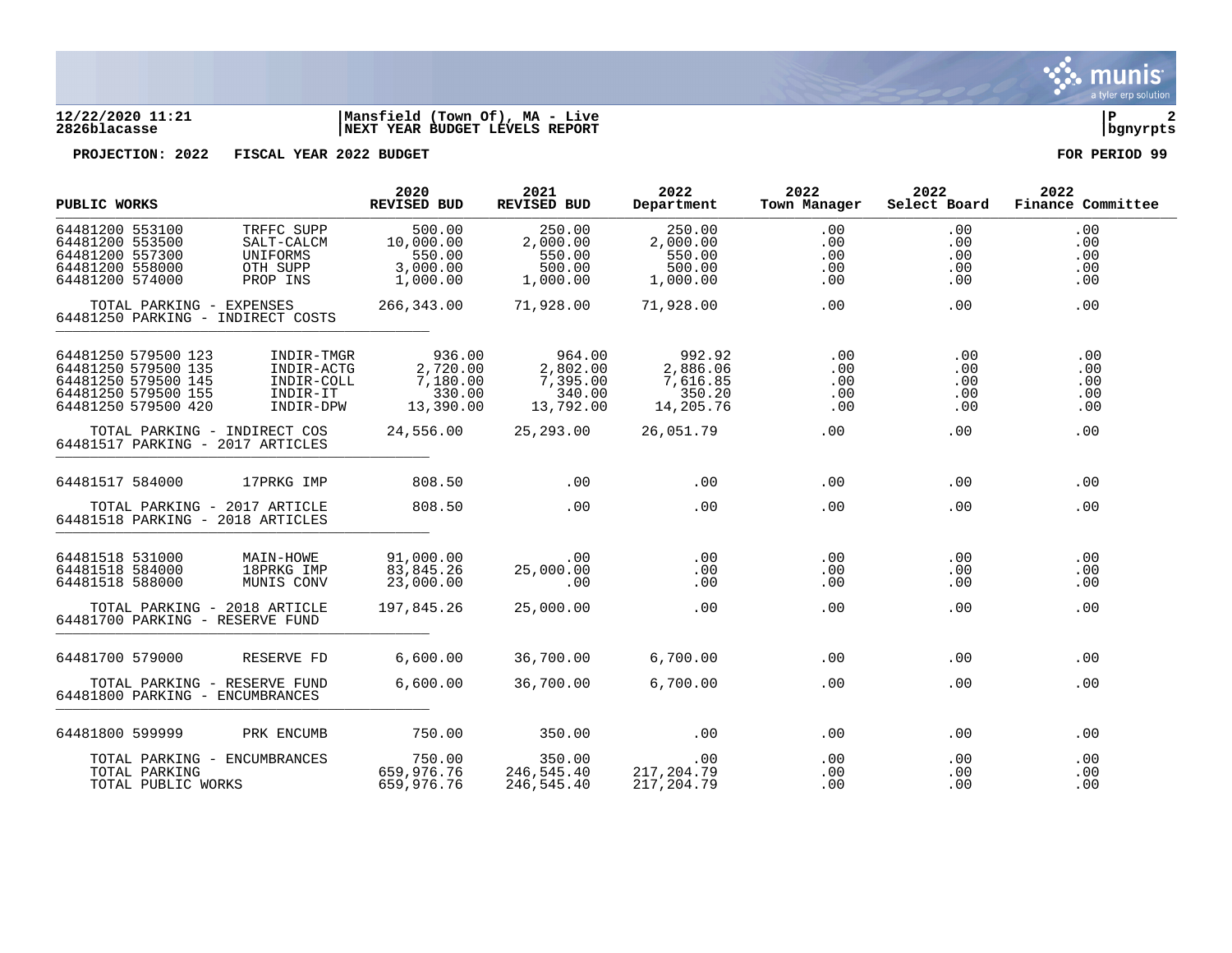|                                                                                           |                                                                  |                                  |                                  |                      |                      | munis<br>a tyler erp solution |
|-------------------------------------------------------------------------------------------|------------------------------------------------------------------|----------------------------------|----------------------------------|----------------------|----------------------|-------------------------------|
| 12/22/2020 11:21<br>2826blacasse                                                          | Mansfield (Town Of), MA - Live<br>NEXT YEAR BUDGET LEVELS REPORT |                                  |                                  |                      |                      | P<br>bgnyrpts                 |
| PROJECTION: 2022                                                                          | FISCAL YEAR 2022 BUDGET                                          |                                  |                                  |                      |                      | FOR PERIOD 99                 |
| EMPLOYEE BENEFITS & OTHER                                                                 | 2020<br>REVISED BUD                                              | 2021<br>REVISED BUD              | 2022<br>Department               | 2022<br>Town Manager | 2022<br>Select Board | 2022<br>Finance Committee     |
| 990<br>INTERFUND TRANSFERS                                                                |                                                                  |                                  |                                  |                      |                      |                               |
| 64990200 PRKG - TRANSFER TO OTHER FUNDS                                                   |                                                                  |                                  |                                  |                      |                      |                               |
| 64990200 596010<br>TRSFR-GF<br>64990200 596800<br>TRSRF-TRST                              | 175,756.00<br>8,500.00                                           | .00<br>8,500.00                  | .00<br>8,500.00                  | .00<br>.00           | .00<br>.00           | .00<br>.00                    |
| TOTAL PRKG - TRANSFER TO OTH<br>TOTAL INTERFUND TRANSFERS<br>TOTAL EMPLOYEE BENEFITS & OT | 184,256.00<br>184,256.00<br>184,256.00                           | 8,500.00<br>8,500.00<br>8,500.00 | 8,500.00<br>8,500.00<br>8,500.00 | .00<br>.00<br>.00    | .00<br>.00<br>.00    | .00<br>.00<br>.00             |
| TOTAL REVENUE<br>TOTAL EXPENSE                                                            | .00<br>844, 232. 76                                              | .00<br>255,045.40                | .00<br>225,704.79                | .00<br>.00           | $.00 \,$<br>.00      | .00<br>.00                    |
| GRAND TOTAL                                                                               | 844, 232. 76                                                     | 255,045.40                       | 225,704.79                       | .00                  | .00                  | .00                           |

\*\* END OF REPORT - Generated by Barry LaCasse \*\*